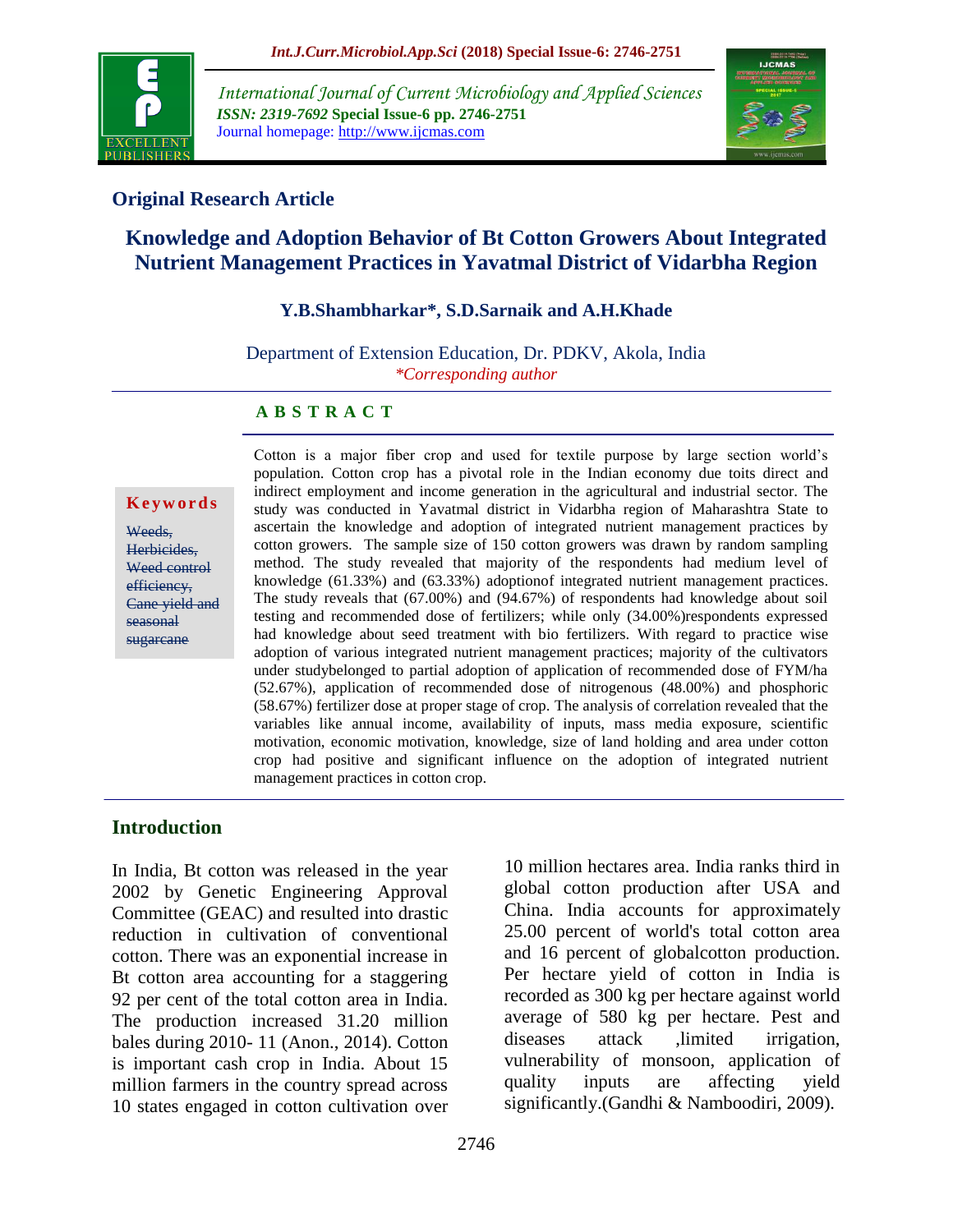The reasons for low productivity of cotton are the fluctuation in the rainfall pattern, lack of proper application of fertilizer doses, excessive use of pesticides etc. Lot of research work was carried out in the agricultural universities, cotton research institutes though majority of the farmers of this region are lag behind from use of improved technology.

Various improved cultivation practices viz. recommended seed rate, spacing, seed treatment, application of proper fertilizer dose, irrigation schedule, intercultural operations, plant protection measures, integrated nutrient management were recommended by the agriculture scientists.

Integrated nutrient supply/management (INS) aims at maintenance or tuning of soil fertility and supply of nutrients to crop at optimum level for desired crop productivity through optimization of plant nutrients in an integrated manner.

Requirement of nutrients is largely depend upon the root system and its mining ability, the availability of nutrients in the soil. The production and productivity of crop depend upon the use of quality inputs, cultivation practices and nutrient management.

The current production and productivity of cotton depicts the technological gap in knowledge and adoption. To boost up the cotton production in the region, the farming community needs to be aware about technological development and adoption of the same.

Therefore, it felt appropriate to conduct a study with the objectives to ascertain the knowledge and adoption behaviour of cotton growers about integrated nutrient management practices.

## **Materials and Methods**

The present study was conducted by using descriptive type of research design applying ex-post facto approach. The study was carried out purposively Yavatmal tehasil of Yavatmal district as the tahasil covered highest area under the Bt cotton. After brief consultation with Taluka Agricultural Officer and data available 10 villages from tehasil under study were selected purposively on basis of maximum area. 15 Bt cotton growers as respondents from each village selected randomly which constitute a sample size of 150 respondents.

Rogers and Shoemaker (1971) defined adoption as a decision to continue full use of an innovation. In this study, a teacher made adoption test was developed to measure the adoption of improved integrated nutrient management practices by Bt cotton growers. For ascertaining the adoption level of respondents, the 23 items of questions applicable for the adoption were prepared, the responses were elicited on three point continuum namely, complete adoption, partial adoption and non-adoption of integrated nutrient management practices with score of 2, 1 and 0 respectively. The raw score was converted into the adoption index by using following formula:

Adoption index=

Actual obtained adoption score  $X = 100$ Maximum obtainable adoption score

The respondents were categorized into low, medium and high level of adoption on the basis of mean  $\pm$  S.D. An interview schedule was developed for data collection and appropriate statistical tools like frequency, percentage and ranking techniques, coefficient of correlation were used for analysis of data.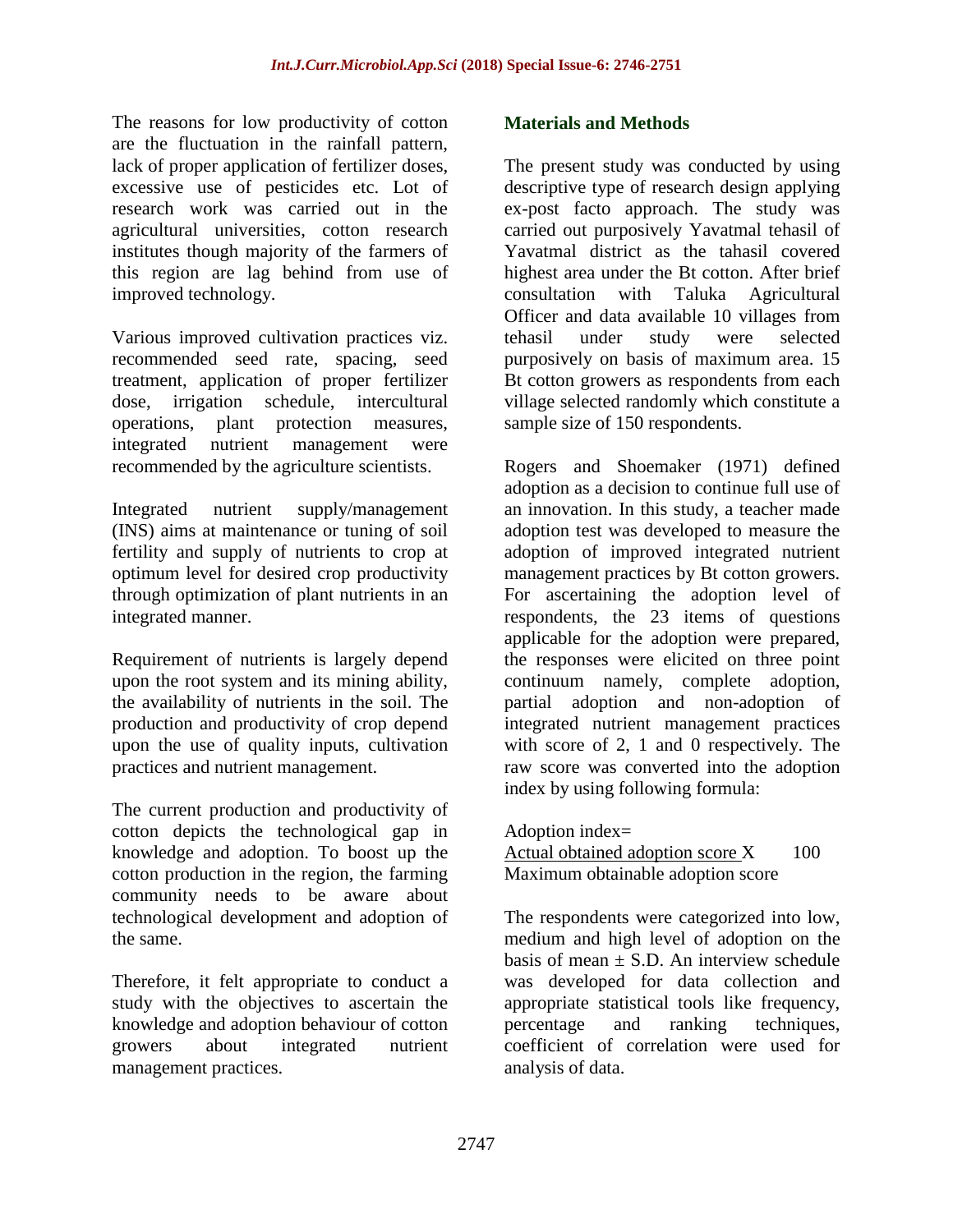### **Results and Discussion**

#### **Knowledge level of Bt cotton growers about integrated nutrient management practices of Bt cotton**

Knowledge is the cognitive behavior of an individual. The body of knowledge is the product of learning process. Once the knowledge is acquired it produces changes in the thinking process of an individual which leads to further change in attitude and helps the farmer in making rational decision. Knowledge is prerequisite for adoption of any new technology. On the basis of knowledge the Bt cotton growers were classified into three levels and the data are given in Table 1.

The data with regards to level of knowledge possessed by the Bt cotton growers about recommended INM practices furnished in Table 1, it is reveals that61.13 per cent growers had medium level of knowledge followed by 21.34 and 17.33 per cent of respondents showing high and low level of knowledge respectively.

### **Adoption level of Bt cotton growers about integrated nutrient management practices of Bt cotton**

The adoption of any technology is largely depends upon awareness and knowledge about the particular technology. Adoption is not possible without the awareness and knowledge. Increased awareness leads towards the adoption process.

On the basis of adoption index the respondents were classified into three levels and data of the same are presented in Table 2. It was observed that majority of Bt cotton growers(63.33%) belongs to medium adoption level whereas 18.67 per cent Bt cotton growers were showed high level of

adoption of integrated nutrient management practices while 18.00 per cent Bt cotton growers were seed in low level of adoption group of integrated nutrient management practices. Thus, it could be inferred that, majority of the Bt cotton growers had medium level of adoption of integrated nutrient management practices. Our findings were supported by the findings of Landge(2001) and Bodake (2003).

## **Practice wise knowledge of integrated nutrient management technology by cotton growers**

Without sufficient knowledge to the individual it is very difficult to convince the farmers for adoption of any improved technology. Knowledge is the prerequisite condition for adoption.

The data regarding the knowledge of Bt cotton growers was collected and analyzed with application of statistical tools. The depicted in the Table 3 shows that majority of the respondents were had knowledge about importance of soil testing (67.33%), almost equal per cent age of Bt cotton growers expressed their sufficient knowledge towards application recommended dose of FYM/ha for Bt cotton crop (68.00%); with regard to the recommended dose of application of nitrogenous fertilizers (94.67 %) and time of application of nitrogenous fertilizers (93.33%) respondents reported good knowledge towards the practice. Majority of the respondents (74.00%) showed knowledge about use of 2% urea at the time of flowering to the Bt cotton crop. Comparatively low proportion of the respondents  $(34.00\%)$  and  $(44.67\%)$  were had proper knowledge towards use of biofertilizers for the seed treatment and recommended dose of potassium fertilizers for Bt cotton crop.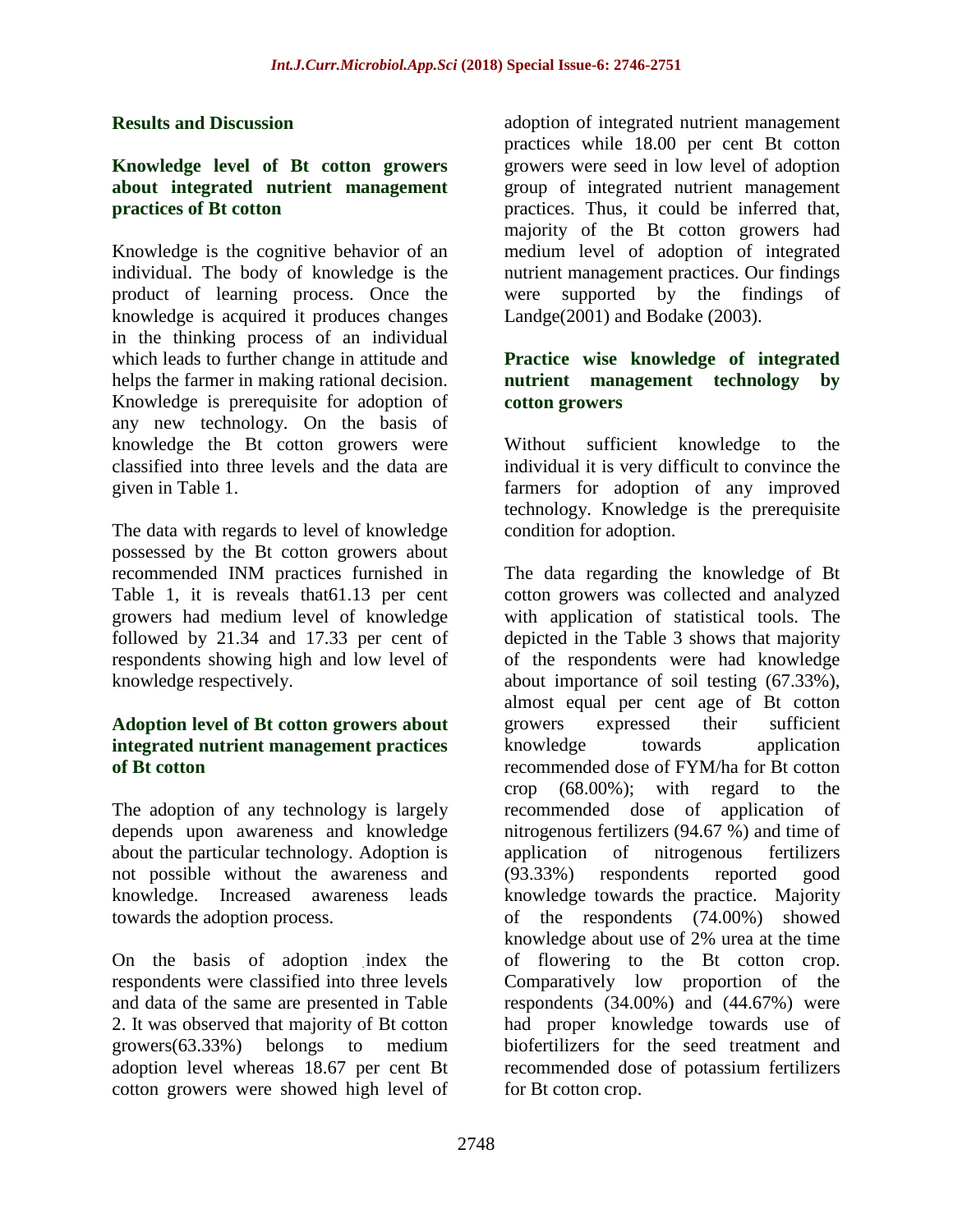| <b>Table.1</b> Distribution of the respondents according to their knowledge level about integrated |  |
|----------------------------------------------------------------------------------------------------|--|
| nutrient management practices of Bt cotton                                                         |  |

| Sr. | <b>Category</b> | Respondents $(n=150)$ |                |  |
|-----|-----------------|-----------------------|----------------|--|
| No. |                 | <b>Frequency</b>      | Percentage     |  |
| .,  | Low             | 26                    | 17.33          |  |
| ٠.  | Medium          |                       | 61.33          |  |
| c.  | High            |                       | 21.34          |  |
|     | <b>Total</b>    | 150                   | 100.00         |  |
|     | $X = 41.75$     |                       | $S.D. = 14.31$ |  |

### **Table.2** Distribution of respondents according to their adoption level about integrated nutrient management practices

| Sr. No. | Category     |                  | Respondents $(n=150)$ |  |  |
|---------|--------------|------------------|-----------------------|--|--|
|         |              | <b>Frequency</b> | Percentage            |  |  |
|         | Low          |                  | 18.00                 |  |  |
| ۷.      | Medium       |                  | 63.33                 |  |  |
| 3.      | High         | 28               | 18.67                 |  |  |
|         | <b>Total</b> | 150              | 100.00                |  |  |
|         | $X = 50.57$  |                  | $S.D. = 17.6$         |  |  |

### **Table.3** Distribution of the respondents according to their practice wise knowledge of INM practices of Bt cotton

| <b>INM Practices</b>                                     | Knowledge (n=150) |               |  |
|----------------------------------------------------------|-------------------|---------------|--|
|                                                          | <b>Frequency</b>  | $\frac{0}{0}$ |  |
| Soil testing                                             | 101               | 67.33         |  |
| Recommended dose of FYM/haapplication in Bt cotton       | 102               | 68.00         |  |
| field.                                                   |                   |               |  |
| Time of application of FYM                               | 116               | 77.33         |  |
| Recommended dose of vermicompost                         | 94                | 62.67         |  |
| Seed treatment with bio fertilizers                      | 51                | 34.00         |  |
| Recommended dose of nitrogenous fertilizer for Bt cotton | 142               | 94.67         |  |
| Time of application of nitrogenous fertilizers           | 140               | 93.33         |  |
| Spraying of 2% urea at time of flowering                 | 111               | 74.00         |  |
| Recommended dose of phosphoric fertilizers               | 78                | 52.00         |  |
| Recommended dose of potassium fertilizer                 | 67                | 44.67         |  |

\*figures in parenthesis indicate percentage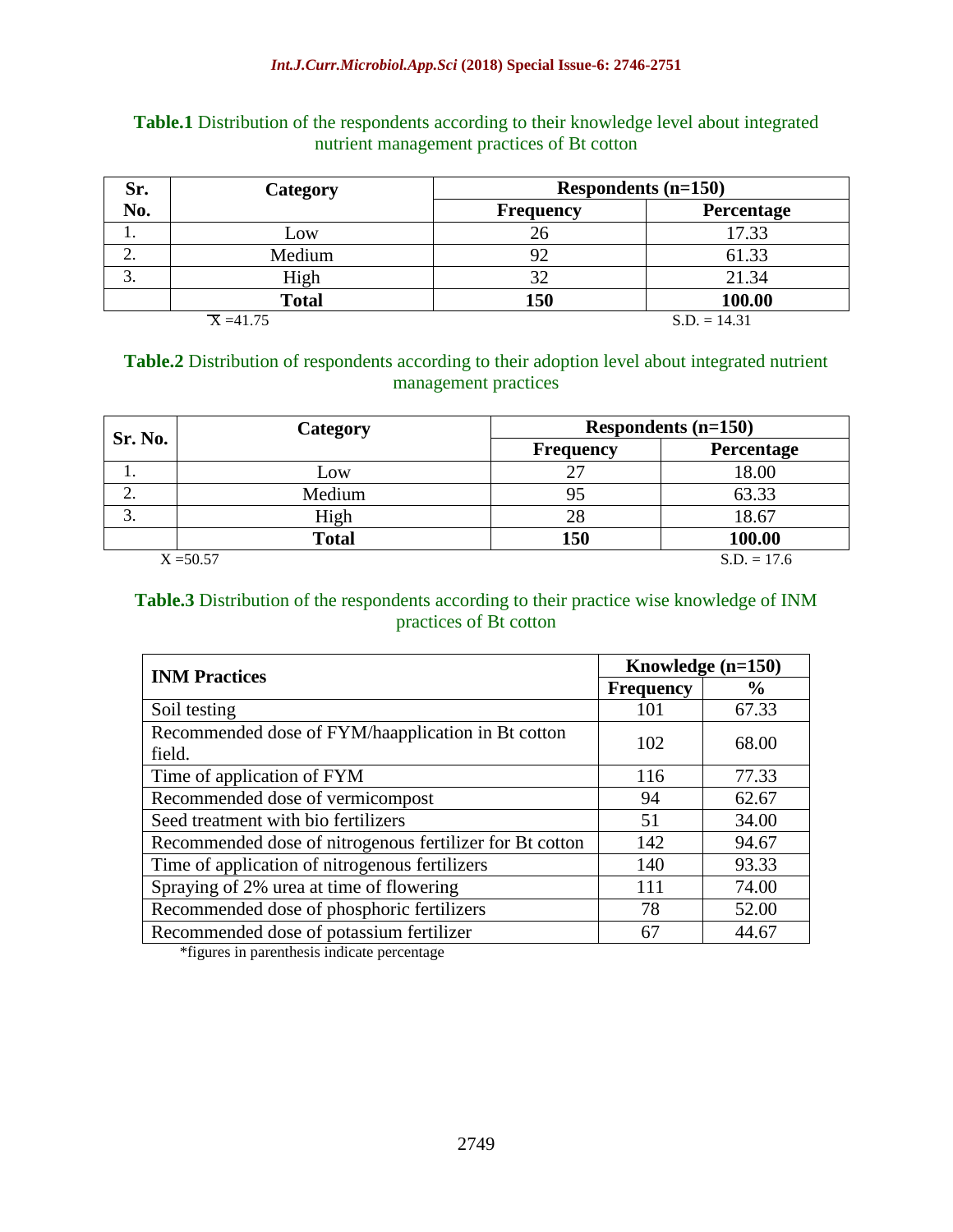|                                                   | Adoption $(n=150)$ |                |                |
|---------------------------------------------------|--------------------|----------------|----------------|
| <b>INM Practices</b>                              | Complete           | <b>Partial</b> | N <sub>0</sub> |
|                                                   |                    |                | adoption       |
| Soil testing                                      | 48(32.00)          | 53(35.33)      | 49(32.67)      |
| Recommended dose of FYM/ha                        | 57(38.00)          | 79(52.67)      | 14(09.33)      |
| Time of application of FYM                        | 51(34.00)          | 70(46.67)      | 29(19.33)      |
| Recommended dose of vermicompost                  | 24(16.00)          | 88(58.67)      | 38(25.33)      |
| Seed treatment                                    | 25(16.67)          | 56(37.33)      | 69(46.00)      |
| Recommended dose of nitrogenous fertilizer        | 65(43.33)          | 77(51.34)      | 08(05.33)      |
| Time of application of nitrogenous<br>fertilizers | 69(46.00)          | 72(48.00)      | 09(06.00)      |
| Spraying of 2% urea at time of flowering          | 43(28.67)          | 65(45.33)      | 42(28.00)      |
| Recommended dose of phosphoric<br>fertilizers     | 38(25.33)          | 88(58.67)      | 24(16.00)      |
| Recommended dose of potassium fertilizer          | 39(26.00)          | 56(37.33)      | 55(36.67)      |

**Table.4** Distribution of the respondents according to their practice wise adoption of INM practices of Bt cotton

\*figures in parenthesis indicate percentage

## **Practice wise adoption of integrated nutrient management technology by cotton growers.**

The practice wise adoption of integrated nutrient management technology by the cotton growers is presented in the Table 4.

It was observed that only 32.00 per cent of the Bt cotton growers were testing the nutrient status of soil before cultivation of crop while (35.33%) and (32.67%) of the respondents had found in partial and nonadopters category. Application of recommended dose of FYM/ha was followed and completely adopted by (38.00%) Bt cotton growers; whereas slightly more than half of the respondents

i.e. 52.67 per cent was found in partial adoption category. With regard to the other INM practices such as, application of recommended dose of nitrogenous fertilizers (43.33%); proper time for the application of nitrogenous fertilizers (46.00%) of the respondents had shown compete adoption of these INM practices.

Whereas application of recommended dose of vermicomposting and application of bio fertilizers for the seed treatment to the cotton seed equal number of respondents i.e. around 16.00 per cent reported complete adoption of these INM practices. It was revealed that large proportion of the respondents i.e. (45.33%) had reported partial adoption for spraying of 2% urea to the cotton crop at the flowering stage. It was